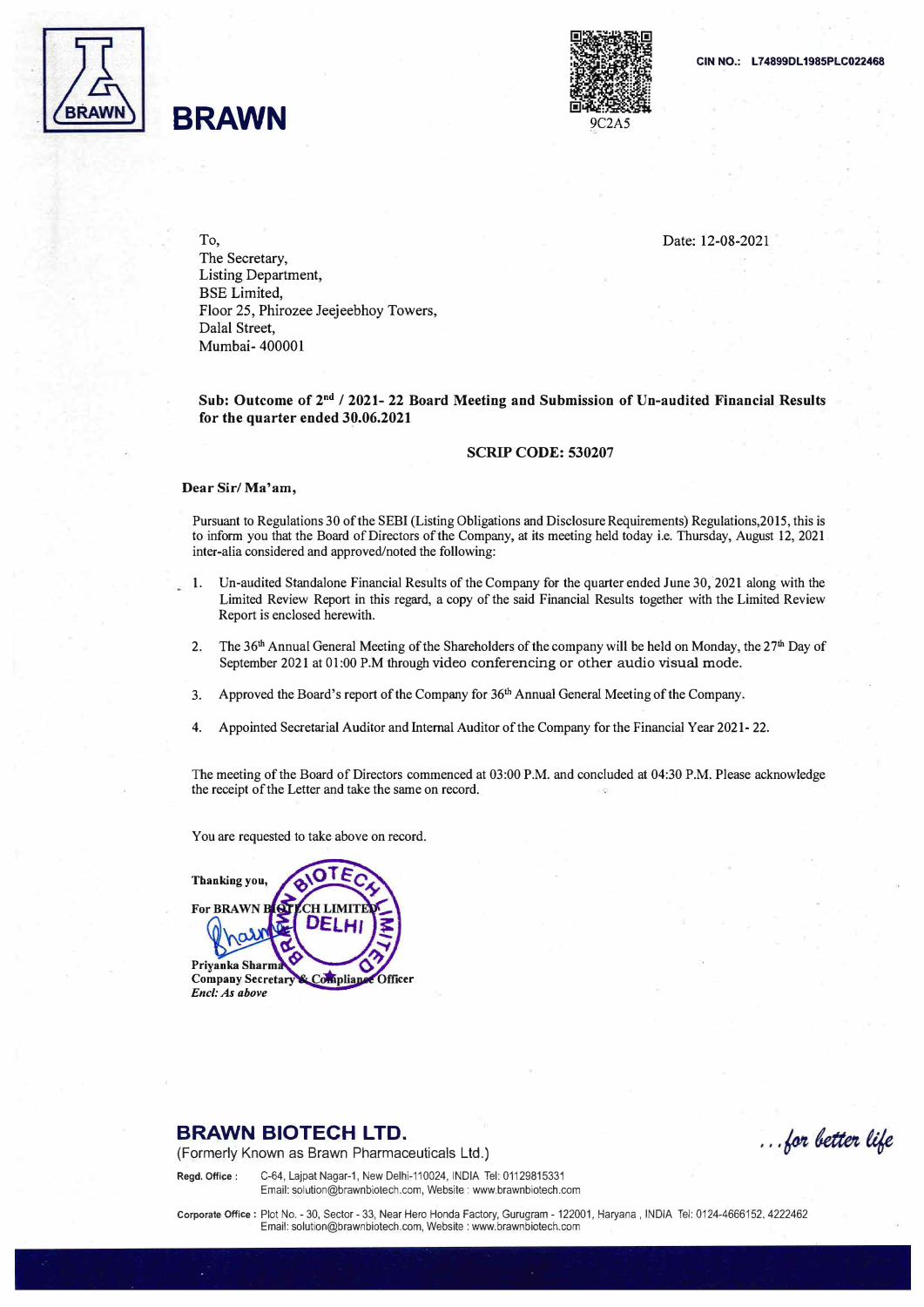

# **BRAWN**



| <b>BRAWN BIOTECH LIMITED</b> |                                                                                                          |                           |                |                   |                |
|------------------------------|----------------------------------------------------------------------------------------------------------|---------------------------|----------------|-------------------|----------------|
|                              |                                                                                                          | CIN:L74899DL1985PLC022468 |                |                   |                |
|                              | REGD. OFFICE: C-64, Lajpat Nagar-1, New Delhl 110024                                                     |                           |                |                   |                |
|                              | STATEMENT OF STANDALONE UN-AUDITED FINANCIAL RESULTS FOR THE QUARTER ENDED 30th JUNE 2021<br>Rs. In Lacs |                           |                |                   |                |
| Sr.                          | <b>Particulars</b>                                                                                       | Quarter Ended             |                |                   | Year Ended     |
| No.                          |                                                                                                          | 30-Jun-21                 | 31-Mar-21      | 30-Jun-20         | 31-Mar-21      |
|                              |                                                                                                          | <b>Un-audited</b>         | <b>Audited</b> | <b>Un-audited</b> | <b>Audited</b> |
| $\mathbf{1}$                 | <b>Revenue from operations</b>                                                                           |                           |                |                   |                |
|                              | <b>Revenue from operations</b>                                                                           | 112.79                    | 306.15         | 743.23            | 3,497.55       |
|                              | Other Income                                                                                             | 0.14                      | 30.85          | 0.05              | 30.93          |
|                              | <b>Totai Revenue</b>                                                                                     | 112.94                    | 337.00         | 743.28            | 3,528.48       |
| $\overline{2}$               | <b>Expenses</b>                                                                                          |                           |                |                   |                |
| $\mathbf{a}$                 | Cost of material consumed                                                                                |                           | 164.43         |                   | 164.43         |
| $\mathbf{b}$                 | Purchase of stock-in-trade                                                                               | 40.16                     | (225.61)       | 694.25            | 2.824.69       |
| c.                           | Change in inventories of finished goods, work in progress and stock in trade                             | (2.66)                    | 161.86         | (3.25)            | 13.20          |
| d                            | <b>Employee Benefit expenses</b>                                                                         | 54.02                     | 69.85          | 40.61             | 236.30         |
| e                            | Depreciation and amortisation expenses                                                                   | 0.90                      | 0.78           | 0.88              | 3.35           |
| f                            | <b>Finance Cost</b>                                                                                      | 0.26                      | 1.98           | 0.26              | 3.69           |
| g                            | Other expenses                                                                                           | 42.07                     | 204.88         | 31.98             | 318.81         |
|                              | <b>Total Expenses</b>                                                                                    | 134.74                    | 378.16         | 764.73            | 3,564.47       |
| 3                            | Profit from Operation before Other Income, exceptional and extra-ordinary<br>ltems (1-2)                 | (21.81)                   | (41.16)        | (21.44)           | (35.99)        |
| 4                            | <b>Other Income</b>                                                                                      |                           |                |                   |                |
| 5                            | Profit from ordinary activities before exceptional items (3-4)                                           | (21.81)                   | (41.16)        | (21.44)           | (35.99)        |
| 6                            | <b>Exceptional Items</b>                                                                                 |                           |                |                   |                |
| $\overline{7}$               | Profit from ordinary activities before tax (5-6)                                                         | (21.81)                   | (41.16)        | (21.44)           | (35.99)        |
| 8                            | <b>Tax Expenses</b>                                                                                      |                           | 19.07          |                   | 19.07          |
| 9                            | Profit (Loss) for the period from continuing operations (7-8)                                            | (21.81)                   | (60.23)        | (21.44)           | (55.06)        |
| 10                           | Profit/(loss) from discontinuing operations                                                              | s.                        | н              | ٠                 | B.             |
| 11                           | Tax expense of discontinuing operations                                                                  | ٠                         | ×              | ×                 | $\omega$       |
| 12                           | Profit/(loss) from Discontinuing operations (after tax) (10-11)                                          | u,                        |                | ÷                 |                |
| 13                           | Profit (Loss) for the period (9+12)                                                                      | (21.81)                   | (60.23)        | (21.44)           | (55.06)        |
| 14                           | Other Comprehensive Income                                                                               | (0.56)                    | 15.10          | (6.41)            | 8.44           |
|                              | <b>Total Comprensive Income</b>                                                                          | (22.37)                   | (45.13)        | (27.85)           | (46.62)        |
| 15                           | Details of equity share capital                                                                          | 300.03                    | 300.03         | 300.03            | 300.03         |
|                              | Paid-up equity share capital                                                                             |                           |                |                   |                |
|                              | Face value of equity share capital                                                                       |                           |                |                   |                |
| 16                           | <b>Reserve excluding Revaluation Reserve</b>                                                             |                           |                |                   |                |
| $\overline{17}$              | Earnings per share                                                                                       |                           |                |                   |                |
|                              | <b>Basic earnings per share</b>                                                                          | (0.75)                    | (1.50)         | (0.93)            | (1.55)         |
| ii                           | Diluted earnings per share                                                                               | (0.75)                    | (1.50)         | (0.93)            | (1.55)         |

NOTES .

1 Results for the quarter ended on 30th June, 2021 were reviewed by the Audit committee and then approve by the Board of Directors at their meeting held on 12th August, 2021.

2 The Company has considered the possible effects that may arise out of the still unfolding COVID-19 pandemic on the carrying amounts of property. plant & equipment, intangible assets, inventories, trade receivables, etc. For this purpose, the Company has considered internal and external sources of information up to the date of approval of the Financial<br>Results. Based on the current estimates, th may differ from that estimated as at the date of approval of Financial Results.

3 The Statutory Auditors carried out the limited review for quarter ended 30th June, 2021. The management has exercised necessary due diligence to ensure that the financial result provided a true and fair view of its affairs.

4 The above results have been prepared in compliance with the recognition and measurement principles of the Companies (Indian Accounting Standards) Rules, 2015 (Ind AS), as amended by the Companies (Indian Accounting Standards) (Amendment rules), 2016 prescribed under Section 133 of the companies Act, 2013 and other recognized acc

practices and policies to the extent applicable.<br>The Company is engaged primarily in the business of Pharmaceuticals. Accordingly, there is no separate reportable segments as per Ind-AS 108 dealing with Operating Segr  $\overline{\mathsf{S}}$ 

6 The above Standalone Un- audited Financial Results for the quarter ended on 30-06-2021 are available on company's website www.brawnbiotech.com and BSE website www.bseindia.com.

7 Previous year / period figures have been regrouped / rearranged, wherever necessary to make them comparable with the current period figures.

For and on behalf of Board For Brawn Blotech Limited ₩ W Brij Ra/Gupta Director **DIN NO. 00974969** Date: 12-08-2021 belhi Place:

## **BRAWN BIOTECH LTD.**

(Formerly Known as Brawn Pharmaceuticals Ltd.)

Regd. Office: C-64, Lajpat Nagar-1, New Delhi-110024, INDIA Tel: 01129815331 Email: solution@brawnbiotech.com, Website : www.brawnbiotech.com

... for better life

Corporate Office : Plot No. - 30, Sector - 33, Near Hero Honda Factory, Gurugram - 122001, Haryana, INDIA Tel: 0124-4666152, 4222462 Email: solution@brawnbiotech.com, Website : www.brawnbiotech.com